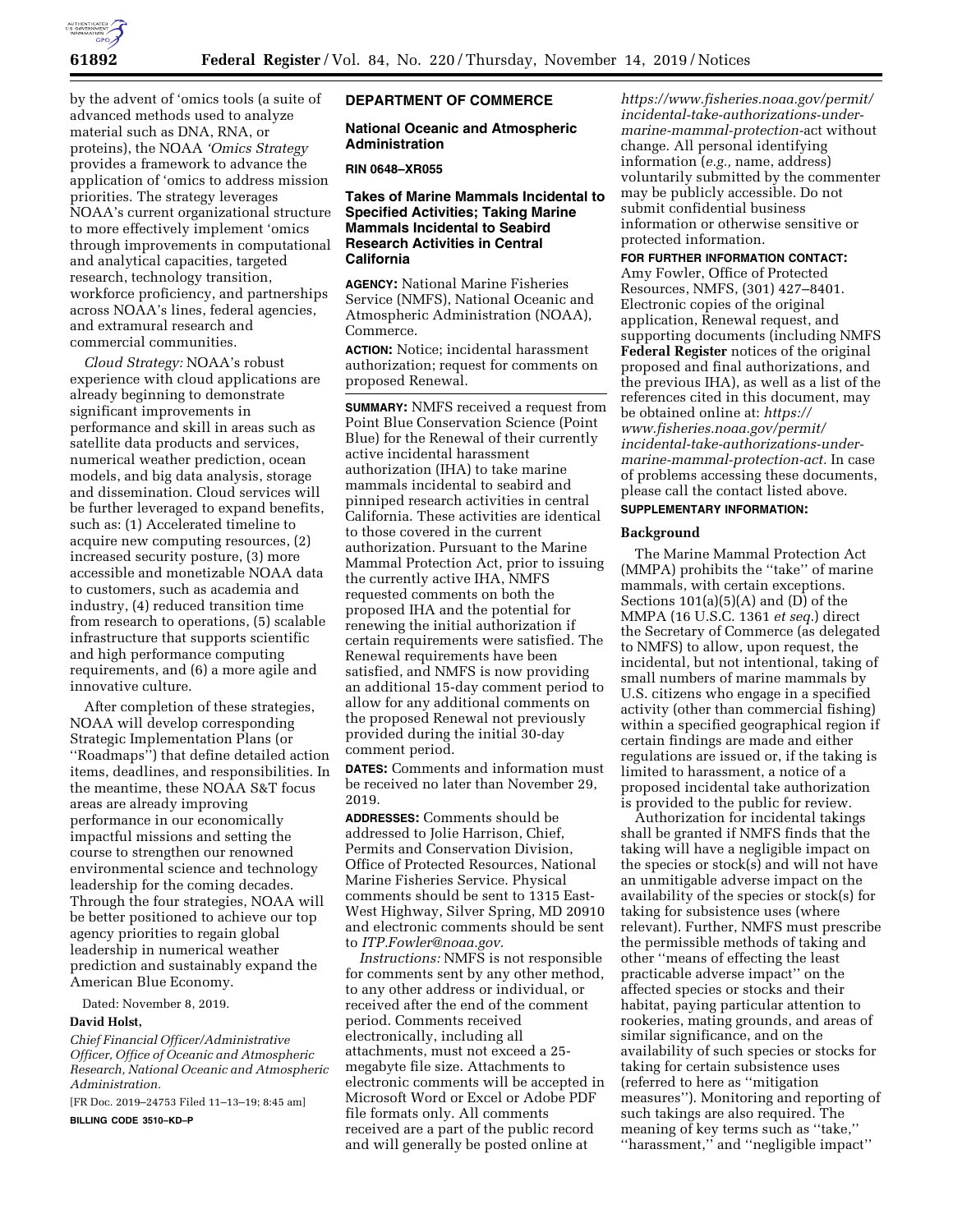can be found in section 3 of the MMPA (16 U.S.C. 1362) and the agency's regulations at 50 CFR 216.103.

NMFS' regulations implementing the MMPA at 50 CFR 216.107(e) indicate that IHAs may be renewed for additional periods of time not to exceed one year for each reauthorization. In the notice of proposed IHA for the initial authorization, NMFS described the circumstances under which we would consider issuing a Renewal for this activity, and requested public comment on a potential Renewal under those circumstances. Specifically, on a caseby-case basis, NMFS may issue a oneyear IHA Renewal when (1) another year of identical or nearly identical activities as described in the Specified Activities section is planned or (2) the activities would not be completed by the time the IHA expires and a second IHA would allow for completion of the activities beyond that described in the Dates and Duration section of the initial IHA. All of the following conditions must be met in order to issue a Renewal:

• A request for Renewal is received no later than 60 days prior to expiration of the current IHA.

• The request for Renewal must include the following:

(1) An explanation that the activities to be conducted beyond the initial dates either are identical to the previously analyzed activities or include changes so minor (*e.g.,* reduction in pile size) that the changes do not affect the previous analyses, take estimates, or mitigation and monitoring requirements; and

(2) A preliminary monitoring report showing the results of the required monitoring to date and an explanation showing that the monitoring results do not indicate impacts of a scale or nature not previously analyzed or authorized.

• Upon review of the request for Renewal, the status of the affected species or stocks, and any other pertinent information, NMFS determines that there are no more than minor changes in the activities, the mitigation and monitoring measures remain the same and appropriate, and the initial findings remain valid.

Although their request was not received 60 days in advance, issuance of the Renewal is still justified, given the effective dates do not extend beyond one year from the expiration of the initial IHA and all of the other qualifications were met.

An additional public comment period of 15 days (for a total of 45 days), with direct notice by email, phone, or postal service to commenters on the initial IHA, is provided to allow for any additional comments on the proposed

Renewal. A description of the Renewal process may be found on our website at: *[www.fisheries.noaa.gov/national/](http://www.fisheries.noaa.gov/national/marine-mammal-protection/incidental-harassment-authorization-renewals) [marine-mammal-protection/incidental](http://www.fisheries.noaa.gov/national/marine-mammal-protection/incidental-harassment-authorization-renewals)[harassment-authorization-renewals.](http://www.fisheries.noaa.gov/national/marine-mammal-protection/incidental-harassment-authorization-renewals)*  Any comments received on the potential Renewal, along with relevant comments on the initial IHA, have been considered in the development of this proposed IHA Renewal, and a summary of agency responses to applicable comments is included in this notice. NMFS will consider any additional public comments prior to making any final decision on the issuance of the requested Renewal, and agency responses will be summarized in the final notice of our decision.

### **National Environmental Policy Act**

To comply with the National Environmental Policy Act of 1969 (NEPA; 42 U.S.C. 4321 *et seq.*) and NOAA Administrative Order (NAO) 216–6A, NMFS must review our proposed action (*i.e.,* the issuance of an incidental harassment authorization) with respect to potential impacts on the human environment. This action is consistent with categories of activities identified in Categorical Exclusion B4 (incidental harassment authorizations with no anticipated serious injury or mortality) of the Companion Manual for NOAA Administrative Order 216–6A, which do not individually or cumulatively have the potential for significant impacts on the quality of the human environment and for which we have not identified any extraordinary circumstances that would preclude this categorical exclusion. Accordingly, NMFS has preliminarily determined that the issuance of the renewal IHA qualifies to be categorically excluded from further NEPA review. We will review all comments submitted in response to this notice prior to concluding our NEPA process or making a final decision on the IHA request.

### **History of Request**

On June 28, 2018, NMFS issued an IHA to Point Blue to take marine mammals incidental to seabird research activities in central California (83 FR 31372; July 5, 2018), effective from July 7, 2018 through July 6, 2019. On August 20, 2019, NMFS received an application for the Renewal of that initial IHA. As described in the application for Renewal, the activities for which incidental take is requested are identical to those covered in the initial authorization. As required, the applicant also provided a preliminary monitoring report (available at *[https://](https://www.fisheries.noaa.gov/national/marine-mammal-protection/incidental-take-authorizations-research-and-other-activities) [www.fisheries.noaa.gov/national/](https://www.fisheries.noaa.gov/national/marine-mammal-protection/incidental-take-authorizations-research-and-other-activities)  [marine-mammal-protection/incidental-](https://www.fisheries.noaa.gov/national/marine-mammal-protection/incidental-take-authorizations-research-and-other-activities)*

*[take-authorizations-research-and-other](https://www.fisheries.noaa.gov/national/marine-mammal-protection/incidental-take-authorizations-research-and-other-activities)[activities](https://www.fisheries.noaa.gov/national/marine-mammal-protection/incidental-take-authorizations-research-and-other-activities)*) which confirms that the applicant has implemented the required mitigation and monitoring, and which also shows that no impacts of a scale or nature not previously analyzed or authorized have occurred as a result of the activities conducted.

### **Description of the Specified Activities and Anticipated Impacts**

Point Blue plans to monitor and census seabird populations, observe seabird nesting habitat, restore nesting burrows, and resupply a field station annually in central California. The planned activities occur on Southeast Farallon Island (SEFI), Año Nuevo Island (ANO), and Point Reyes National Seashore (PRNS). Point Blue, along with partners Oikonos Ecosystem Knowledge and PRNS, have been conducting seabird research activities at these locations for over 30 years. This research is conducted under cooperative agreements with the U.S. Fish and Wildlife Service (USFWS) in consultation with the Gulf of the Farallones National Marine Sanctuary. The seabird research and monitoring activities planned by Point Blue are identical to those analyzed in the initial IHA issued by NMFS, described in detail in the **Federal Register** notice of proposed IHA (83 FR 20045; May 7, 2018).

Presence of researchers has the potential to disturb pinnipeds hauled out at SEFI, ANO, and PRNS. As in the initial authorization, NMFS anticipates that take, by Level B harassment only, of California sea lions (*Zalophus californianus*), harbor seals (*Phoca vitulina*), northern elephant seals (*Mirounga angustirostris*), and Steller sea lions (*Eumetopias jubatus*) could result from the specified activity (83 FR 31372; July 5, 2018).

# *Detailed Description of the Activity*

A detailed description of the seabird research and monitoring activities for which take is proposed here may be found in the Notices of the Proposed and Final IHAs for the initial authorization (83 FR 20045, May 7, 2018; 83 FR 31372, July 5, 2018). The locations (as described in the *Specific Geographic Region* section of the initial IHA), timing, and nature of the activities, including the types of equipment planned for use, are identical to those described in the previous notices. The proposed Renewal would be effective from the date of issuance through July 6, 2020.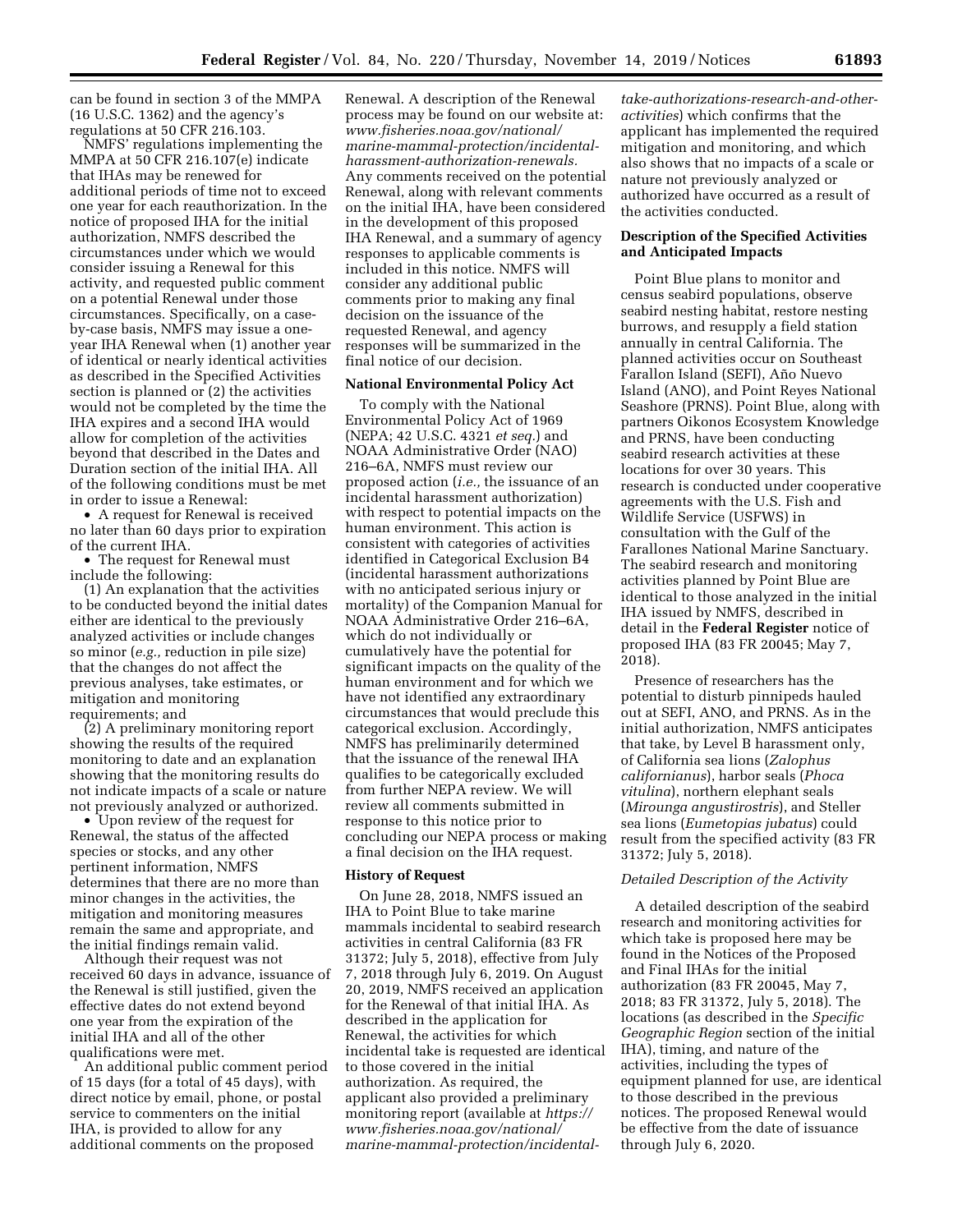### *Description of Marine Mammals*

A description of the marine mammals in the area of the activities for which authorization of take is proposed here, including information on abundance, status, distribution, and hearing, may be found in the **Federal Register** Notice of the Proposed IHA for the initial authorization (83 FR 20045; May 7, 2018). NMFS has reviewed the monitoring data from the initial IHA, recent draft Stock Assessment Reports, information on relevant Unusual Mortality Events, and other scientific literature. The 2018 Stock Assessment Report notes that the estimated abundance of California sea lions has decreased slightly, however, neither this nor any other new information affects which species or stocks have the potential to be affected or the pertinent information in the section Description of Marine Mammals in the Area of Specified Activities contained in the supporting documents for the initial IHA.

### *Potential Effects on Marine Mammals and Their Habitat*

A description of the potential effects of the specified activity on marine mammals and their habitat for the activities for which take is proposed here may be found in the **Federal Register** Notice of the Proposed IHA for the initial authorization (83 FR 20045; May 7, 2018). NMFS has reviewed the monitoring data from the initial IHA, recent Stock Assessment Reports, information on relevant Unusual Mortality Events, and other scientific literature, and determined that neither this nor any other new information affects our initial analysis of impacts on marine mammals and their habitat.

#### *Estimated Take*

A detailed description of the methods and inputs used to estimate take for the specified activity are found in the **Federal Register** Notices of the Proposed and Final IHAs for the initial authorization (83 FR 20045, May 7,

2018; 83 FR 31372, July 5, 2018). Specifically, the expected number of survey days, and marine mammal occurrence data applicable to this authorization remain unchanged from the previously issued IHA. Similarly, the stocks taken, methods of take, and types of take remain unchanged from the previously issued IHA, as do the number of takes, which are indicated below in Table 1. As in the initial IHA, the take estimates are based on historical data from the previous five monitoring reports (2013–2014, 2014– 2015, 2015–2016, 2016–2017, and 2017– 2018) to generate 95 percent confidence interval maximums (assuming normal distribution) using STATA, a generapurpose statistical computer package. Takes recorded in all previous monitoring reports were based on occurrences that are consistent with Levels 2 and 3 of the three-point harassment scale (see Table 2).

TABLE 1—POPULATION ABUNDANCE ESTIMATES, TOTAL PROPOSED LEVEL B TAKE, AND PERCENTAGE OF POPULATION THAT MAY BE TAKEN

| <b>Species</b> | Stock | Stock<br>abundance                     | Total proposed<br>level B take | Percentage of<br>stock or<br>population |
|----------------|-------|----------------------------------------|--------------------------------|-----------------------------------------|
|                |       | 257.606<br>179.000<br>30,968<br>41.638 | 32.623<br>239<br>304<br>43     | 12.7<br>0.13<br>0.98<br>0.10            |

### *Description of Proposed Mitigation, Monitoring and Reporting Measures*

The proposed mitigation, monitoring, and reporting measures included as requirements in this authorization are identical to those included in the **Federal Register** Notice announcing the issuance of the initial IHA (83 FR 31372; July 5, 2018), and the discussion of the least practicable adverse impact included in that document remains accurate. The following measures are proposed for this renewal:

To reduce the potential for disturbance from acoustic and visual stimuli associated with survey activities Point Blue will implement the following mitigation measures for marine mammals:

(1) Slow approach to beaches for boat landings to avoid stampede, provide animals opportunity to enter water, and avoid vessel strikes;

(2) Observe a site from a distance, using binoculars if necessary, to detect any marine mammals prior to approach to determine if mitigation is required (*i.e.,* site surveys will not be conducted if fur seals are present; if other

pinnipeds are present, researchers will approach with caution, walking slowly, quietly, and close to the ground to avoid surprising any hauled-out individuals and to reduce flushing/stampeding of individuals);

(3) Avoid pinnipeds along access ways to sites by locating and taking a different access way. Researchers will keep a safe distance from and not approach any marine mammal while conducting research, unless it is absolutely necessary to flush a marine mammal in order to continue conducting research (*i.e.,* if a site cannot be accessed or sampled due to the presence of pinnipeds);

(4) Cease or delay visits if the number of takes that have been granted are met, if a species for which takes were not granted is observed (*e.g.,* northern fur seals and Guadalupe fur seals), or if pups are present;

(5) Monitor for offshore predators and do not approach hauled out pinnipeds if great white sharks (*Carcharodon carcharias*) or killer whales (*Orcinus orca*) are present. If Point Blue and/or its designees see pinniped predators in

the area, they must not disturb the pinnipeds until the area is free of predators;

(6) Keep voices hushed and bodies low to the ground in the visual presence of pinnipeds;

(7) Conduct seabird observations at North Landing on SEFI in an observation blind, shielded from the view of hauled out pinnipeds;

(8) Crawl slowly to access seabird nest boxes on ANI if pinnipeds are within view;

(9) Coordinate research visits to intertidal areas of SEFI (to reduce potential take) and coordinate research goals for ANI to minimize the number of trips to the island; and

(10) Require beach landings on ANI only occur after any pinnipeds that might be present on the landing beach have entered the water.

Point Blue will contribute to the knowledge of pinnipeds in California by noting observations of: (1) Unusual behaviors, numbers, or distributions of pinnipeds, such that any potential follow-up research can be conducted by the appropriate personnel; (2) tag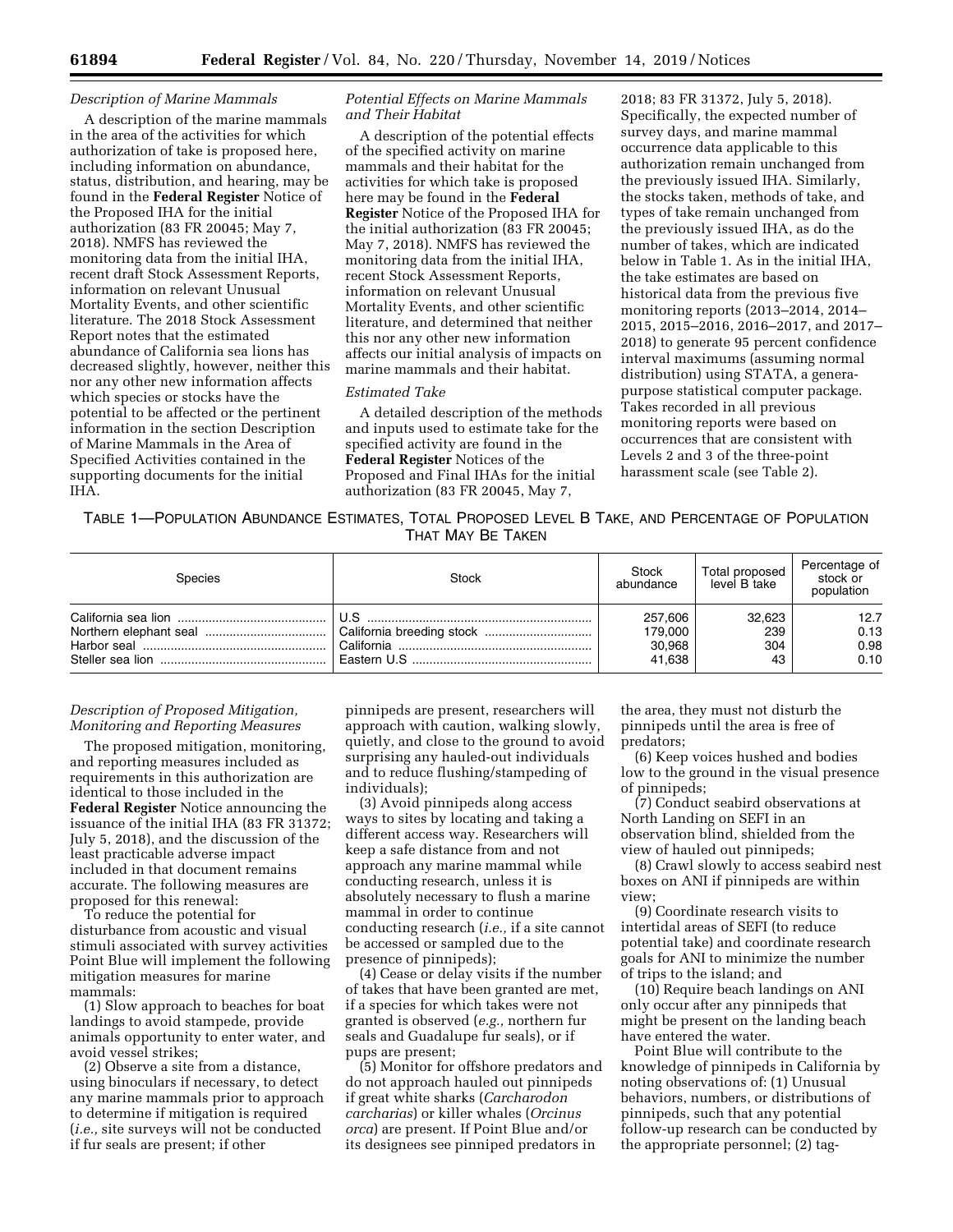bearing pinnipeds or carcasses, allowing transmittal of the information to appropriate agencies and personnel; and (3) rare or unusual species of marine mammals for agency follow-up.

Proposed monitoring protocols for Point Blue will include the following:

(1) Record of date, time, and location (or closest point of ingress) of each visit to the research site;

(2) Composition of the marine mammals sighted, such as species, gender and life history stage (*e.g.,* adult, sub-adult, pup);

(3) Information on the numbers (by species) of marine mammals observed during the activities;

(4) Estimated number of marine mammals (by species) that may have been harassed during the activities;

(5) Behavioral responses or modifications of behaviors that may be attributed to the specific activities and a description of the specific activities occurring during that time (*e.g.,* 

pedestrian approach, vessel approach); and

(6) Information on the weather, including the tidal state and horizontal visibility.

The lead biologist will serve as an observer to record incidental take. For consistency, any reactions by pinnipeds to researchers will be recorded according to a three-point scale shown in Table 2. Note that only observations of disturbance noted in Levels 2 and 3 should be recorded as takes.

#### TABLE 2—LEVELS OF PINNIPED BEHAVIORAL DISTURBANCE

| Level | Type of<br>response    | <b>Definition</b>                                                                                                                                                                                                                                                                                                             |
|-------|------------------------|-------------------------------------------------------------------------------------------------------------------------------------------------------------------------------------------------------------------------------------------------------------------------------------------------------------------------------|
|       |                        | Seal head orientation or brief movement in response to disturbance, which may include turning head to-<br>wards the disturbance, craning head and neck while holding the body rigid in a u-shaped position,<br>changing from a lying to a sitting position, or brief movement of less than twice the animal's body<br>lenath. |
| $2^*$ | Movement               | Movements in response to the source of disturbance, ranging from short withdrawals at least twice the<br>animal's body length to longer retreats over the beach, or if already moving a change of direction of<br>greater than 90 degrees.                                                                                    |
|       | 3 <sup>*</sup>   Flush | All retreats (flushes) to the water.                                                                                                                                                                                                                                                                                          |

\* Only observations of disturbance Levels 2 and 3 are recorded as takes.

This information will be incorporated into a monitoring report for NMFS. The monitoring report will cover the period from January 1, 2019 through December 31, 2019. NMFS has requested that Point Blue submit annual monitoring report data on a calendar year schedule, regardless of the current IHA's initiation or expiration dates. This will ensure that data from all consecutive months will be collected and, therefore, can be analyzed to estimate authorized take for future IHA's regardless of the existing IHA's issuance date. Point Blue will submit a draft monitoring report to NMFS Office of Protected Resources by April 1, 2020. A final report will be prepared and submitted within 30 days following resolution of any comments on the draft report from NMFS. If no comments are received from NMFS, the draft final report will be considered to be the final report. This report must contain the informational elements described above, at minimum.

Point Blue must also report observations of unusual pinniped behaviors, numbers, or distributions and tag-bearing carcasses to the NMFS West Coast Regional Office.

If at any time the specified activity clearly causes the take of a marine mammal in a manner prohibited by this IHA, such as an injury (Level A harassment), serious injury, or mortality, Point Blue will immediately cease the specified activities and report the incident to the Office of Protected Resources, NMFS, and the West Coast

Regional Stranding Coordinator, NMFS. The report must include the following information:

(1) Time and date of the incident;

(2) Description of the incident;

(3) Environmental conditions (*e.g.,* 

wind speed and direction, Beaufort sea state, cloud cover, and visibility);

(4) Description of all marine mammal observations in the 24 hours preceding the incident;

(5) Species identification or

description of the animal(s) involved; (6) Fate of the animal(s); and

(7) Photographs or video footage of

the animal(s).

Activities will not resume until NMFS is able to review the circumstances of the prohibited take. NMFS will work with Point Blue to determine what measures are necessary to minimize the likelihood of further prohibited take and ensure MMPA compliance. Point Blue may not resume the activities until notified by NMFS.

In the event that an injured or dead marine mammal is discovered and it is determined that the cause of the injury or death is unknown and the death is relatively recent (*e.g.,* in less than a moderate state of decomposition), Point Blue will immediately report the incident to the Office of Protected Resources, NMFS, and the West Coast Regional Stranding Coordinator, NMFS. The report must include the same information identified in the paragraph above. Activities may continue while NMFS reviews the circumstances of the incident. NMFS will work with Point

Blue to determine whether additional mitigation measures or modifications to the activities are appropriate.

In the event that an injured or dead marine mammal is discovered and it is determined that the injury or death is not associated with or related to the activities authorized in the IHA (*e.g.,*  previously wounded animal, carcass with moderate to advanced decomposition, or scavenger damage), Point Blue will report the incident to the Office of Protected Resources, NMFS, and the West Coast Regional Stranding Coordinator, NMFS, within 24 hours of the discovery. Point Blue will provide photographs or video footage or other documentation of the stranded animal sighting to NMFS. Activities may continue while NMFS reviews the circumstances of the incident.

### **Public Comments**

As noted previously, NMFS published a notice of a proposed IHA (83 FR 20045; May 7, 2018) and solicited public comments on both our proposal to issue the initial IHA for seabird research and on the potential for a Renewal, should certain requirements be met.

All public comments were addressed in the notice announcing the issuance of the initial IHA (83 FR 31372; July 5, 2018). Below, we describe how we have addressed, with updated information where appropriate, any comments received that specifically pertain to the Renewal of the 2018 IHA.